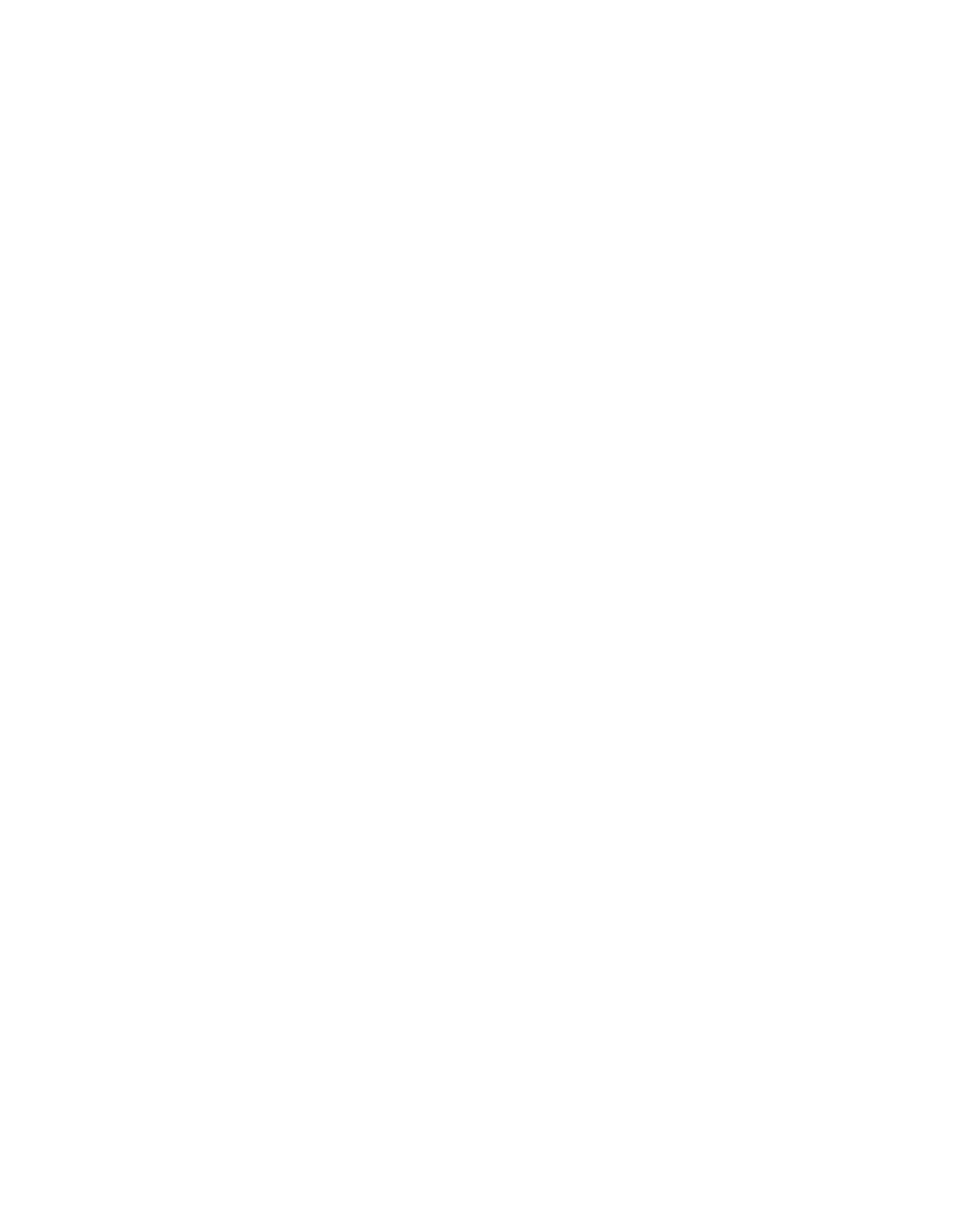# **CITY OF GOESSEL Consumer Confidence Report – 2022 Covering Calendar Year – 2021**

ment of Health and Environment

This brochure is a snapshot of the quality of the water that we provided last year. Included are the details about where your water comes from, what it contains, and how it compares to Environmental Protection Agency (EPA) and state standards. We are committed to providing you with information because informed customers are our best allies. If you would like to observe the decision-making process that affect drinking water quality, please call DAVE SCHRAG at 620-367-8111.

Your water comes from 3 Ground Water Well(s):

Some people may be more vulnerable to contaminants in drinking water than the general population. Immuno-compromised persons such as those with cancer undergoing chemotherapy, persons who have undergone organ transplants, people with HIV/AIDS or other immune system disorders, some elderly, and infants can be particularly at risk from infections. These people should seek advice about drinking water from their health care providers. EPA/CDC guidelines on appropriate means to lessen the risk of infection by *Cryptosporidium* and other microbial contaminants are available from the Safe Drinking Water Hotline (800-426-4791).

Drinking water, including bottled water, may reasonably be expected to contain at least small amounts of some contaminants. The presence of contaminants does not necessarily indicate that water poses a health risk. More information about contaminants and potential health effects can be obtained by calling the EPA's Safe Drinking Water Hotline (800-426-4791).

The sources of drinking water (both tap water and bottled water) included rivers, lakes, streams, ponds, reservoirs, springs, and wells. As water travels over the surface of the land or through the ground, it dissolves naturally occurring minerals and, in some cases, radioactive material, and can pick up substances resulting from the presence of animals or from human activity.

Contaminants that may be present in sources water before we treat it include: *Microbial contaminants*, such as viruses and bacteria, which may come from sewage treatment plants, septic systems, livestock operations and wildlife. *Inorganic contaminants*, such as salts and metals, which can be naturallyoccurring or result from urban storm water runoff, industrial or domestic wastewater discharges, oil and gas production, mining or farming. *Pesticides and herbicides*, which may come from a variety of sources such as storm water run-off, agriculture, and residential users.

*Radioactive contaminants*, which can be naturally occurring or the result of mining activity.

*Organic contaminants*, including synthetic and volatile organic chemicals, which are by-products of industrial processes and petroleum production, and also come from gas stations, urban storm water run-off, and septic systems.

In order to ensure that tap water is safe to drink, EPA prescribes regulation which limits the amount of certain contaminants in water provided by public water systems. We treat our water according to EPA's regulations. Food and Drug Administration regulations establish limits for contaminants in bottled water, which must provide the same protection for public health.

Our water system is required to test a minimum of 2 samples per month in accordance with the Revised Total Coliform Rule for microbiological contaminants. Coliform bacteria are usually harmless, but their presence in water can be an indication of disease-causing bacteria. When coliform bacteria are found, special follow-up tests are done to determine if harmful bacteria are present in the water supply. If this limit is exceeded, the water supplier must notify the public.

#### **Water Quality Data**

The following tables list all of the drinking water contaminants which were detected during the 2021 calendar year. The presence of these contaminants does not necessarily indicate the water poses a health risk. Unless noted, the data presented in this table is from the testing done January 1- December 31, 2021. The state requires us to monitor for certain contaminants less than once per year because the concentrations of these contaminants are not expected to vary significantly from year to year. Some of the data, though representative of the water quality, is more than one year old. **The bottom line is that the water that is provided to you is safe.**

### **Terms & Abbreviations**

**Maximum Contaminant Level Goal (MCLG):** the "Goal" is the level of a contaminant in drinking water below which there is no known or expected risk to human health. MCLGs allow for a margin of safety.

**Maximum Contaminant Level (MCL):** the "Maximum Allowed" MCL is the highest level of a contaminant that is allowed in drinking water. MCLs are set as close to the MCLGs as feasible using the best available treatment technology. **Secondary Maximum Contaminant Level (SMCL):** recommended level for a

contaminant that is not regulated and has no MCL. Action Level (AL): the concentration of a contaminant that, if exceeded, triggers treatment or other requirements.

**Treatment Technique (TT):** a required process intended to reduce levels of a contaminant in drinking water.

**Maximum Residual Disinfectant Level (MRDL):** the highest level of a disinfectant allowed in drinking water. There is convincing evidence that addition of a disinfectant is necessary for control of microbial contaminants.

**Non-Detects (ND):** lab analysis indicates that the contaminant is not present. **Parts per Million (ppm)** or milligrams per liter (mg/l)

Parts per Billion (ppb) or micrograms per liter (µg/l)

Picocuries per Liter (pCi/L): a measure of the radioactivity in water. **Millirems per Year (mrem/yr):** measure of radiation absorbed by the body. **Monitoring Period Average (MPA):** An average of sample results obtained during a defined time frame, common examples of monitoring periods are monthly, quarterly and yearly.

**Nephelometric Turbidity Unit (NTU):** a measure of the clarity of water. Turbidity in excess of 5 NTU is just noticeable to the average person. Turbidity is not regulated for groundwater systems.

**Running Annual Average (RAA):** an average of sample results obtained over the most current 12 months and used to determine compliance with MCLs. **Locational Running Annual Average (LRAA):** Average of sample analytical results for samples taken at a particular monitoring location during the previous four calendar quarters.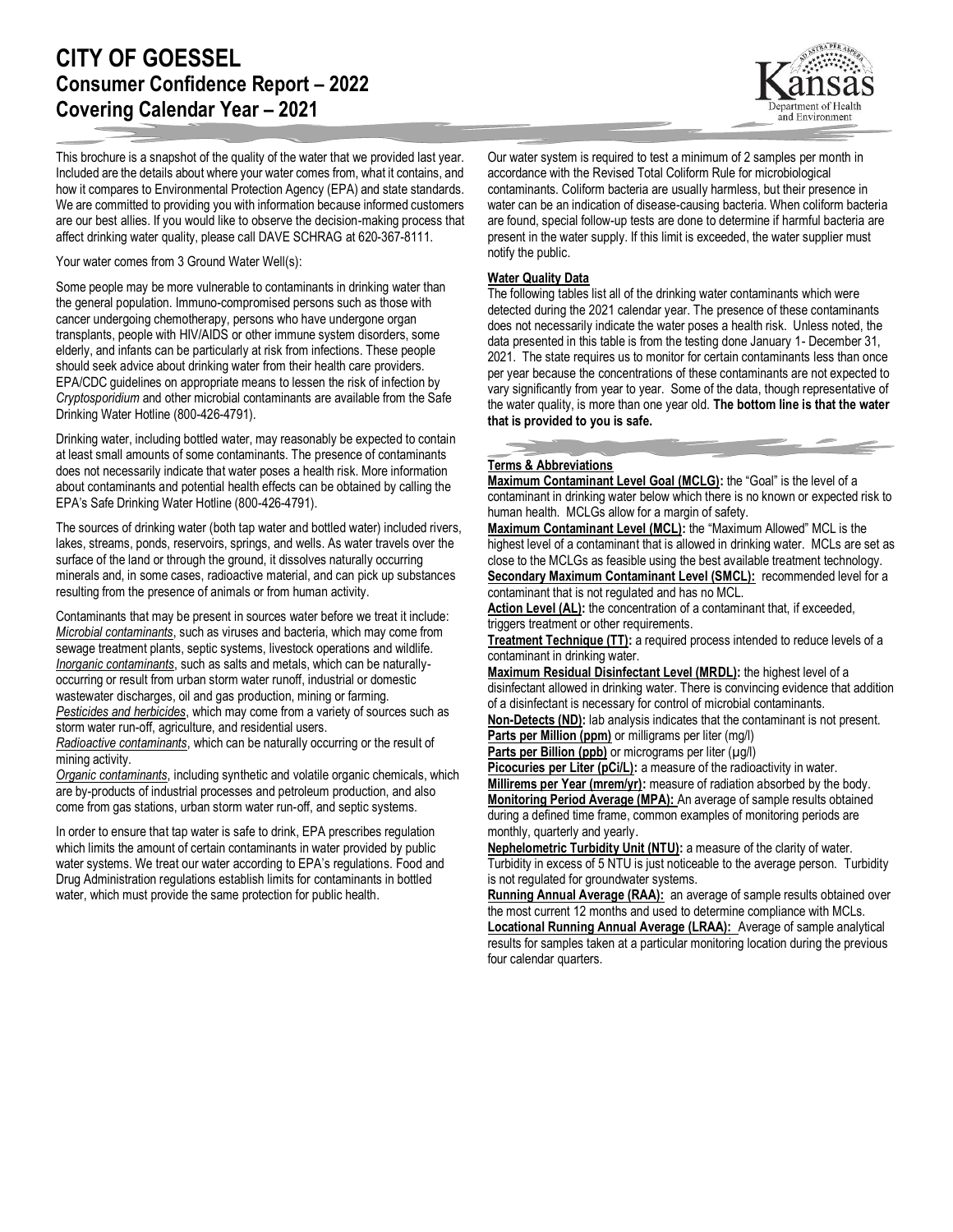## **Testing Results for: CITY OF GOESSEL**

| <b>Regulated Contaminants</b> | <b>Collection</b><br>Date | <b>Highest</b><br>Value | Range<br>(low/high) | Unit | MCL | <b>MCLG</b> | <b>Typical Source</b>                                            |
|-------------------------------|---------------------------|-------------------------|---------------------|------|-----|-------------|------------------------------------------------------------------|
| <b>ARSENIC</b>                | 2/3/2020                  | 1.3                     | 1.3                 | ppb  | 10  |             | Erosion of natural deposits                                      |
| <b>BARIUM</b>                 | 2/3/2020                  | 0.21                    | 0.21                | ppm  |     |             | Discharge from metal refineries                                  |
| <b>CHROMIUM</b>               | 2/3/2020                  | 1.2                     | 1.2                 | ppb  | 100 | 100         | Discharge from steel and pulp mills                              |
| <b>FLUORIDE</b>               | 2/3/2020                  | 0.61                    | 0.61                | ppm  | 4   |             | Natural deposits; Water additive which promotes<br>strong teeth. |
| <b>NITRATE</b>                | 3/1/2021                  | 8.9                     | 8.9                 | ppm  | 10  | 10          | Runoff from fertilizer use                                       |
| <b>SELENIUM</b>               | 2/3/2020                  | 6.1                     | 6.1                 | ppb  | 50  | 50          | Erosion of natural deposits                                      |

| <b>Disinfection Byproducts</b>   | <b>Monitoring</b><br>Period | Highest<br><b>RAA</b> | Range<br>(low/high) | Unit | <b>MCL</b> | <b>MCLG</b> | Typical Source                            |
|----------------------------------|-----------------------------|-----------------------|---------------------|------|------------|-------------|-------------------------------------------|
| TOTAL HALOACETIC ACIDS<br>(HAA5) | 2021                        |                       |                     | ppb  | 60         |             | By-product of drinking water disinfection |
| <b>TTHM</b>                      | 2021                        |                       |                     | ppb  | 80         |             | By-product of drinking water chlorination |

| <b>Lead and Copper</b> | <b>Monitoring Period</b> | 90 <sup>th</sup><br>Percentile | Range<br>(low/high) | Unit | AL             | Sites<br>Over AL | Typical Source                  |
|------------------------|--------------------------|--------------------------------|---------------------|------|----------------|------------------|---------------------------------|
| <b>FREE</b><br>COPPER. | 2018 - 2020              | $\overline{10}$<br>U.ZZ        | $0.028 - 0.35$      | ppm  | $\sim$<br>ں. ا |                  | Corrosion of household plumbing |
| LEAD                   | 2018 - 2020              | . ب                            | 16                  | ppb  |                |                  | Corrosion of household plumbing |

If present, elevated levels of lead can cause serious health problems, especially for pregnant women and young children. Lead in drinking water is primarily from materials and components associated with service lines and home plumbing. Your water system is responsible for providing high quality drinking water but cannot control the variety of materials used in plumbing components. When your water has been sitting for several hours, you can minimize the potential for lead exposure by flushing your tap for 30 seconds to 2 minutes before using water for drinking or cooking. If you are concerned about lead in your water, you may wish to have your water tested. Information on lead in drinking water, testing methods, and steps you can take to minimize exposure is available from the Safe Drinking Water Hotline or a[t http://www.epa.gov/safewater/lead.](http://www.epa.gov/safewater/lead)

| <b>Chlorine/Chloramines</b>       | МРА   | <b>MPA</b> | <b>RAA</b> | <b>RAA</b>       |  |
|-----------------------------------|-------|------------|------------|------------------|--|
| <b>Maximum Disinfection Level</b> |       | Units      |            | Units            |  |
| 2021<br>202                       | .0000 | MG/L       | .v         | $\sim$<br>IVIG/L |  |

| Secondary Contaminants - Non-Health Based Contaminants<br>- No Federal Maximum Contaminant Level (MCL)<br>Established. | <b>Collection Date</b> | <b>Highest Value</b> | Range<br>(low/high) | Unit      | <b>SMCL</b> |
|------------------------------------------------------------------------------------------------------------------------|------------------------|----------------------|---------------------|-----------|-------------|
| ALKALINITY, TOTAL                                                                                                      | 2/3/2020               | 320                  | 320                 | MG/L      | 300         |
| <b>CALCIUM</b>                                                                                                         | 2/3/2020               | 110                  | 110                 | MG/L      | 200         |
| <b>CHLORIDE</b>                                                                                                        | 2/3/2020               | 69                   | 69                  | MG/L      | 250         |
| CONDUCTIVITY @ 25 C UMHOS/CM                                                                                           | 2/3/2020               | 950                  | 950                 | UMHO/CM   | 1500        |
| <b>CORROSIVITY</b>                                                                                                     | 2/3/2020               | 1.2                  | 1.2                 | LANG      | 0           |
| HARDNESS, TOTAL (AS CACO3)                                                                                             | 2/3/2020               | 330                  | 330                 | MG/L      | 400         |
| <b>MAGNESIUM</b>                                                                                                       | 2/3/2020               | 14                   | 14                  | MG/L      | 150         |
| <b>MANGANESE</b>                                                                                                       | 2/3/2020               | 0.009                | 0.009               | MG/L      | 0.05        |
| PH                                                                                                                     | 2/3/2020               | 8.2                  | 8.2                 | <b>PH</b> | 8.5         |
| PHOSPHORUS, TOTAL                                                                                                      | 2/3/2020               | 0.023                | 0.023               | MG/L      | 5           |
| <b>POTASSIUM</b>                                                                                                       | 2/3/2020               | 1.6                  | 1.6                 | MG/L      | 100         |
| <b>SILICA</b>                                                                                                          | 2/3/2020               | 25                   | 25                  | MG/L      | 50          |
| <b>SODIUM</b>                                                                                                          | 2/3/2020               | 79                   | 79                  | MG/L      | 100         |
| <b>SULFATE</b>                                                                                                         | 2/3/2020               | 42                   | 42                  | MG/L      | 250         |
| <b>TDS</b>                                                                                                             | 2/3/2020               | 570                  | 570                 | MG/L      | 500         |
| ZINC                                                                                                                   | 2/3/2020               | 0.047                | 0.047               | MG/L      | 5           |

## **Please Note: Because of sampling schedules, results may be older than 1 year**.

During the 2021 calendar year, we had the below noted violation(s) of drinking water regulations.

| <b>Compliance Period</b> | Analvte                                                    | Comments                                               |
|--------------------------|------------------------------------------------------------|--------------------------------------------------------|
| 12/31/2021<br>12/1/2021  | <b>CHLORINE</b>                                            | . MAJOR<br>MONITORING, ROUTINE (DBP).                  |
| 12/31/2021<br>12/1/2021  | LE (RTCR)<br>TOTAL<br><b>COLIFORM RULE</b><br>RE<br>_viser | <b>MAJOR (RTCR)</b><br>toring. I<br>MONIT1<br>ROUTINE. |

Additional Required Health Effects Language:

Nitrate in drinking water at levels above 10 ppm is a health risk for infants of less than six months of age. High nitrate levels in drinking water can cause blue baby